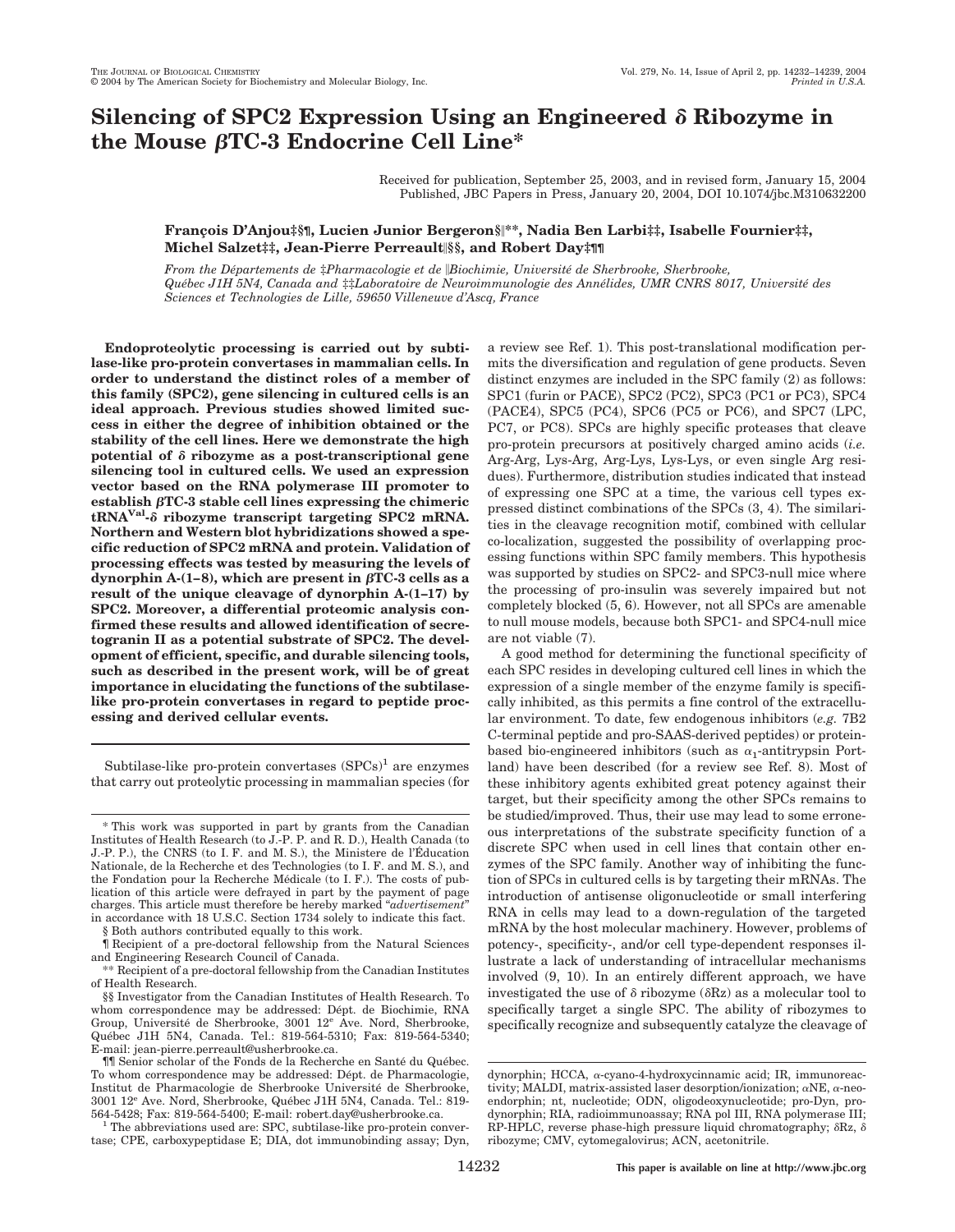an RNA molecule makes them attractive in mRNA gene silencing approaches (for a review see Ref. 11). The  $\delta$ Rz, which derives from the hepatitis  $\delta$  virus, possesses several unique features all related to the fact that it is the only naturally occurring catalytic RNA discovered in humans (for reviews see Refs. 12 and 13). The use of  $\delta$ Rz for specific cleavage in *trans* of natural mRNA *in vitro* as well as *in vivo* has been demonstrated but not well characterized (14–16). In this study, we applied  $\delta$ Rz design strategy with the goal of the complete inhibition of SPC2 activity in  $\beta$ TC-3 cells that endogenously express the pro-dynorphin (pro-Dyn) substrate (4). By demonstrating unambiguously the potency and the specificity of the -Rz, we showed the potential utility of this molecular tool for SPC substrate specificity characterization studies.

#### EXPERIMENTAL PROCEDURES

*Bioinformatic Analysis of the SPC2 mRNA—*Selection of the targeting sites was performed as described previously (14). Briefly, eight SPC cDNA sequences (GenBankTM data base accession numbers: X54056 (mouse SPC1), M55669 (mouse SPC2), M58589 (mouse SPC3), AF008222 (partial mouse SPC4), L31894 (rat SPC4), D01093 (mouse SPC5), D12619 (mouse SPC6), and U48830 (mouse SPC7)) were aligned using the ClustalW package (17). This sequence alignment was used to confirm the cleavage specificity with regard to the other SPCs. We used the full-length SPC2 mRNA sequence (Fig. 1*A*) to evaluate the most stable secondary structures. These values, expressed in terms of the variation of free energy  $(\Delta G)$ , were obtained using the program RNA Structure 3.5 (18). The resulting file was then analyzed for the probability of binding to complementary 7 nucleotide (nt) oligonucleotides using the OligoWalk software (19).

 $SPC2$  and  $\delta$ Rz DNA Constructs—The fragment from nucleotides 70 to 661 of the SPC2 mRNA was amplified by PCR from  $\beta$ TC-3 cell total cDNA using sense (5'-CACTCCCAAAGAAGGATGGAG-3') and antisense (5'-GGTCATTGCTGCTGAAGTCAT-3') primers. The resulting PCR product was cloned into the vector pCRII-topo (Invitrogen), forming the plasmid pCRII/mSPC2-(70–661). The construction of  $\delta$ Rz minigenes for *in vitro* transcription was performed as described previously (14). Plasmids harboring  $\delta$ Rz are referred to p $\delta$ Rz-SPC2-X, where X corresponds to the position of its potential cleavage site within SPC2 mRNA. Finally, the tRNA<sup>Val</sup>- $\delta$ Rz chimeric genes were generated as follows. A pair of complementary and overlapping oligodeoxynucleotides (ODN) corresponding to the  $\delta$ Rz region was annealed and ligated to KpnI/EcoRV co-digested pPUR-KE vector (kindly provided by K. Taira; Ref. 15). The resulting plasmid,  $pPUR-KE- $\delta$ Rz, was co-digested$ with EcoRI and BamHI in order to liberate the tRNA<sup>Val</sup>- $\delta$ Rz cloning cassette, which was then subcloned into pcDNA3.1/hygro (Invitrogen) digested with MfeI and BamHI. This produced a plasmid harboring a  $tRNA<sup>Val</sup>$ - $\delta$ Rz chimeric template referred as ptRNA<sup>Val</sup>- $\delta$ Rz-SPC2-X. All constructions were confirmed by DNA sequencing.

*RNA Synthesis*—Partial SPC2 and δRz were transcribed *in vitro* using SmaI and HindIII linearized  $pCRII/mSPC2-(70-661)$  and  $p\delta Rz-$ SPC2-X, respectively, as templates. Run-off transcriptions were performed in the presence of purified T7 RNA polymerase (10  $\mu$ g), RNAguard (24 units, Amersham Biosciences), pyrophosphatase (0.01 unit, Roche Diagnostics), linearized plasmid DNA  $(5 \mu g)$  and either with or without 50  $\mu$ Ci of [ $\alpha$ -<sup>32</sup>P]GTP (PerkinElmer Life Sciences) as described previously (14). After DNase digestion, phenol/chloroform extraction, and nucleic acid precipitation, both SPC2 mRNA and  $\delta$ Rz were fractionated by denaturing 5–7.5% PAGE in buffer containing 45 mM Tris borate, pH 7.5, 7 M urea, and 1 mM EDTA. The reaction products were visualized by either UV shadowing or autoradiography. The bands corresponding to the correct sizes were cut out, and the transcripts were eluted overnight at room temperature in 0.5 M ammonium acetate and 0.1% SDS solution. The transcripts were desalted on Sephadex G-25 (Amersham Biosciences) spun columns and were then precipitated by the addition of 0.1 volume of 3 M sodium acetate, pH 5.2, and 2.5 volumes of ethanol, washed, dried, resuspended in ultrapure water, and quantified by either absorbance at  $260$  nm or  $^{32}P$  counting.

*RNase H Hydrolysis and* -*Rz Cleavage Assays—*RNase H reactions were performed using internally <sup>32</sup>P-labeled SPC2 mRNA. Briefly, SPC2 RNA ( $\sim$ 0.1  $\mu$ M,  $\sim$ 20,000 cpm) and ODN (7 nt, 5  $\mu$ M) were preincubated for 10 min at 25 °C in a final volume of 8  $\mu$ l containing 20 mM Tris-HCl, pH 7.5, 20 mm KCl, 10 mm  $MgCl<sub>2</sub>$ , 0.1 mm EDTA, and 0.1 mm dithiothreitol. RNase H (0.5 unit, U. S. Biochemical Corp.) was then added (2  $\mu$ l), and the samples were incubated at 37 °C for 30 min. The reactions were quenched by adding loading buffer (97% formamide, 1 mM EDTA (pH 8.0), 0.025% xylene cyanol, and 0.025% bromphenol blue) and fractionated through denaturing 5% PAGE gels, which were analyzed with a PhosphorImager (Amersham Biosciences).

For  $\delta$ Rz cleavage reactions, internally <sup>32</sup>P-labeled SPC2 mRNA (50 nM) was mixed with  $\delta$ Rz (1  $\mu$ M) in a 10- $\mu$ l mixture containing 50 mM Tris-HCl, pH 7.5, and 10 mm  $MgCl<sub>2</sub>$  and then incubated at 37 °C for 3 h. The reactions were stopped by the addition of loading buffer, electrophoresed on denaturing 5% PAGE gels, and analyzed with a radioanalytic scanner.

*Cell Culture and DNA Transfections*- $\beta$ TC-3 cells (insulinoma, mouse) were grown in Dulbecco's modified Eagle's medium with low glucose concentration supplemented with 10% fetal bovine serum (Invitrogen) and 40 mg/liter garamycin (Schering Canada Inc., Pointe-Claire, Québec, Canada) at 37 °C in 5% CO<sub>2</sub>. The cells were transfected using LipofectAMINE, as per the manufacturer's instructions (Invitrogen), and were then selected for resistance to hygromycin B (Invitrogen) at a final concentration of 175  $\mu$ g/ml.<br>*Primer Extension of tRNA*<sup>Val</sup>-8Rz and U6 RNA—Total RNA from

 $\beta$ TC-3 was extracted with TriReagent (BioShop Canada Inc., Burlington, Ontario, Canada). The primers, corresponding to the 3' complementary sequence of  $\delta$ Rz and U6 RNA (5'-GGGTCCCTTAGCCATGC-GCGAACG-3' and 5'-GGCCATGCTAATCTTCTCTG-3', respectively), have been <sup>32</sup>P-labeled by the usual procedure and annealed to 10  $\mu$ g of total RNA in a 50 mm Tris-HCl, pH 8.3, 80 mm KCl, and 10 mm  $MgCl<sub>2</sub>$ by a 2-min incubation at 65 °C and immediately chilled on ice. The reaction was initiated with the addition of 0.8 mm of dNTPs, 3.3 mm dithiothreitol, and Superscript<sup>TM</sup> Reverse Transcriptase (100 units; Invitrogen) in a final volume of  $12 \mu l$ . The samples were incubated at 45 °C for 30 min, stopped by adding loading buffer, and fractionated on 10% denaturing PAGE and visualized with a PhosphorImager.

*Northern Blot Hybridizations—*Northern blot analyses of total RNA  $(5 \mu g)$  extracted from  $\beta$ TC-3 cells, using guanidinium isothiocyanate followed by lithium chloride precipitation, were performed as described previously (4). The cDNAs cloned for the pro-hormone convertase probes are as follows: a 1231-bp rat SPC1 (4), a 350-bp mouse SPC2  $(20)$ , a 500-bp mouse SPC3  $(20)$ , and a 650-bp rat SPC7  $(21)$ . The cDNAs cloned for the carboxypeptidase E (CPE; kindly provided by L. D. Fricker, Albert Einstein College of Medicine, Bronx, NY), the prodynorphin (pro-Dyn), and for the 18 S rRNA probes were a 400-bp rat CPE (22), a 733-bp rat pro-Dyn (4), and a 600-bp bovine 18 S (3), respectively. Complementary RNA probes were transcribed from linearized plasmids with T3, T7, or SP6 RNA polymerases in the presence of  $[\alpha^{-32}P]$ UTP. All hybridizations were carried out for 16–18 h at 65 °C. The membranes were then exposed to x-ray films for 2–72 h. The densitometry analysis was carried out on digitized film using the image analysis software Scion Image 1.62c (Scion Corp., Frederick, MD).

*Electron Microscopy—*Cell pellets were fixed for 20 min with 5% glutaraldehyde in 0.1 M sodium cacodylate buffer, pH 7.4, followed by another 30-min fixation in 2.5% glutaraldehyde in 0.1 M sodium cacodylate buffer, pH 7.4. After a wash with 0.2 M sodium cacodylate buffer, cells were treated for 1 h with 1% osmium tetroxide in 0.1 M sodium cacodylate buffer. Samples were washed and incubated for 45 min in 0.25% uranyl acetate in 2.5% sodium acetate buffer, pH 6.3, dehydrated in acetone, and embedded in epoxy resin. Thin sections were counterstained with a solution of 1% uranyl acetate and 6% lead citrate, pH 10.

*Western Blot Hybridizations—*Cells were lysed in 50 mM Tris-HCl, pH 7.4, 2.5 mM EDTA, 150 mM NaCl, 0.02% sodium azide, and protease inhibitors (Complete Mini; Roche Diagnostics). Protein concentrations were determined using the Bradford protein assay. Total protein extracts (15  $\mu$ g) were fractionated on a 7.5% SDS-PAGE and transferred to Hybond-P membrane (Amersham Biosciences). The antibody against mouse SPC2 was C-terminally directed (23), and the antibody against CPE was kindly provided by Dr. L. D. Fricker. Proteins were revealed using the ECL Plus detection system (Amersham Biosciences) and exposed to x-ray films.

*Reverse Phase-HPLC (RP-HPLC) Analysis and Radioimmunoassay*  $(RIA)$ — $BTC-3$  cells (Four 80% confluent 100  $\times$  20-mm dishes) were washed with phosphate-buffered saline and harvested. The cell pellets were extracted with 300  $\mu$ l of 50% methanol, 0.05 N HCl solution. After centrifugation at 15,000  $\times$  g for 30 min at 4 °C, the supernatants ( $\approx$ 1.5) mg of proteins) were diluted in 10 ml of 0.1% trifluoroacetic acid and loaded on Sep-Pak $\mathrm{C}_{18}$  cartridges (Waters Corp., Milford, MA) initially primed with 10 ml of 100% acetonitrile (ACN), 0.1% trifluoroacetic acid and then with 10 ml of 0.1% trifluoroacetic acid. Elution from the cartridge was achieved by the injection of 40% ACN, 0.1% trifluoroacetic acid (4 ml). All fractions were lyophilized and resuspended in 15% ACN, 0.1% trifluoroacetic acid before injection onto a  $5-\mu m$  C<sub>18</sub> column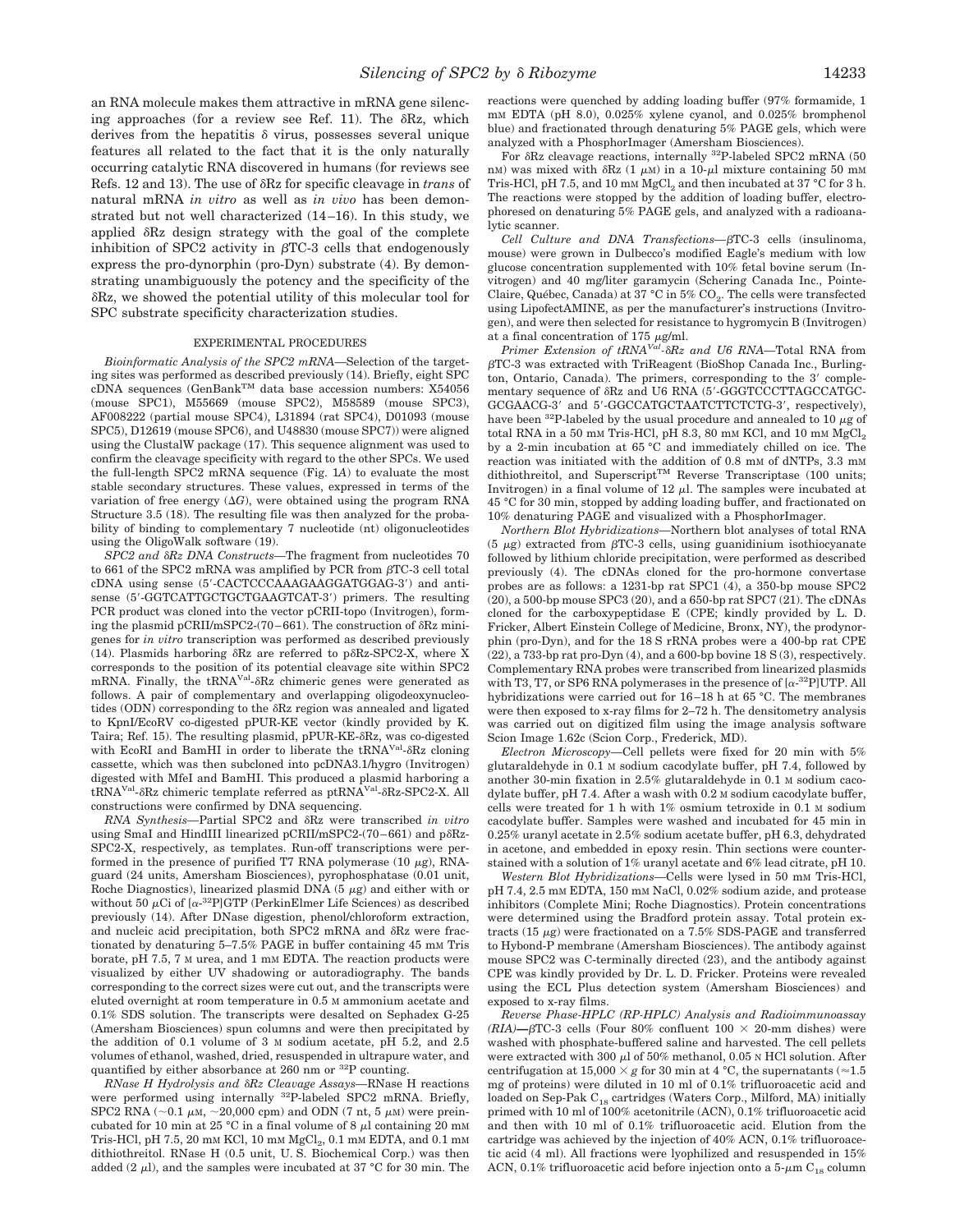$(25 \times 0.46$  cm; Vydac, Hesperia, CA). Samples were loaded at  $15\%$  ACN, 0.1% trifluoroacetic acid and separated using a 15–30% ACN, 0.1% trifluoroacetic acid linear gradient in 30 min at a flow rate of 1 ml/min. The standard peptide Dyn A-(1–8) (porcine; Peninsula Laboratories Inc., Belmont, CA) was used to determine the elution time.

The RIA against Dyn A-(1–8) has been extensively characterized (4, 24). Briefly, the Dyn A-(1–8) antibody is C-terminally targeted and does not cross-react with Dyn A-(1–17) or larger forms of pro-Dyn-derived peptides.

*Mass Spectrometry—*For consecutive analyses with mass spectrometry new samples were prepared. The extraction procedures for the cell lines, and the HPLC separations were performed as described above except for the following modifications. All of the HPLC steps were performed on a Beckman Gold HPLC system equipped with a Beckman 168 photodiode array detector. Column effluent was monitored by UV absorption at 220 and 280 nm. The HPLC was performed with either an Ultrasphere  $C_{18}$  column or a Macherey Nagel (4.6 mm  $\times$  25 cm) column. Elution was performed with a linear gradient of 0–60% ACN in acidified water (0.05% trifluoroacetic acid) over 60 min at a flow rate of 0.5



FIG. 1. Representation of SPC2 mRNA and  $\delta$ Rz. A, the organization of SPC2 includes the signal peptide (*S*), the prodomain (*Pro*), the catalytic domain, and the P-domain. *B*, secondary structure and nucleotide sequence of the  $\delta$ Rz hybridized to the SPC2 mRNA. The pseudoknot P1.1 is illustrated by the *dotted lines.* The homopurine bp at the top of the P4 stem is represented by *two large dots* (G●●G) whereas the wobble bp is represented by a *single large dot* (G●U). Only nucleotides essential for cleavage are shown: *H* indicates A, C, or U, and *N* indicates A, C, G, or U. The *arrow* indicates the cleavage site.

ml/min. Fractions corresponding to absorbance peaks were collected, dried, reconstituted in water, and tested in dot immunobinding assays (DIA) with anti-Dyn antibodies. For the DIA, the HPLC-eluted fractions were freeze-dried before resuspending in 100  $\mu$ l of water. One  $\mu$ l was spotted onto a nitrocellulose membrane and incubated with Dyn antisera (1:1000). Bound antibodies were detected by ECL Plus detection system (Amersham Biosciences). For mass spectrometry, the samples were analyzed using  $\alpha$ -cyano-4-hydroxycinnamic acid (HCCA) as matrix. A two-layer preparation was chosen for the MALDI experiments. Briefly,  $1 \mu$ l of HCCA in acetone (15 mg/ml) was applied to the MALDI target. After evaporation and preparation of a ultrathin layer of matrix,  $1 \mu$ l of protein sample was applied on the first layer, immediately followed by  $1 \mu$ l of classical HCCA solution (10 mg in trifluoroacetic acid 0.1%, ACN 3:7, v/v) prior to drying at room temperature. Analyses were carried out on a Voyager STR (Perspective Biosystems, Framingham, MA) MALDI-time of flight mass spectrometer equipped with a  $N_2$  laser (2-ns pulse duration and 3-Hz repetition rate). Mass spectra were recorded in the positive linear mode using delayed extraction. Laser flux was set at a value just above the threshold for ion production. Calibration was realized with four external calibrants covering the mass range of interest (Substance P, ACTH(18–39), ACTH(7–38), and bovine insulin) prepared in the same way as the samples.

#### RESULTS

*Identification of Potential Target Sites—*The selection of the RNA cleavage site is the initial step in designing a specific  $\delta$ Rz. Due to unfavorable competition with intramolecular base pairing, target sequences located in single-stranded regions of an mRNA are potentially more accessible for  $\delta$ Rz binding than those in double-stranded regions. In order to identify cleavage sites with the greatest potential for targeting, we adopted a procedure that combined both bioinformatic tools and biochemical assays (14). The first step was the prediction of the mRNA secondary structure using the RNA folding algorithm in the RNA Structure 3.5 software. Five virtually identical structures were obtained for the full-length SPC2 mRNA (data not shown). These structures were analyzed using the OligoWalk software, which provided the degree of accessibility of each 7-nt potential site (19). The results were obtained for the full-length SPC2 mRNA; however, only the sites between positions 70 and 661, which is the highly variable sequence relative to the other SPCs (Fig. 1*A*), were considered. In this region, 94 sites appeared to be relatively accessible for the binding of RNA oligonucleotides. Subsequently, this collection of potential sites was analyzed for criteria known to be essential for efficient cleavage by a *trans*-acting antigenomic δRz (Fig. 1*B*). These criteria were based on the fact that the first pairing of the P1 stem must be a GU wobble bp and that the presence of a guanosine at the

FIG. 2. **Autoradiograms of 5% PAGE gels** of both the RNase H and δRz **cleavage assays.** *A* and *B*, typical results of RNase H and  $\delta$ Rz assays, respectively. The *1st lanes* are the negative controls without either ODN or  $\delta$ Rz. The other *8 lanes* are the assays performed with either the various ODNs or  $\delta$ Rz. The number after the ODN and  $\delta$ Rz indicates the cleavage site position on SPC2 mRNA. The *asterisks* indicate the lower intensity cleavage bands. The molecular sizes (nt) are indicated on the *right*.

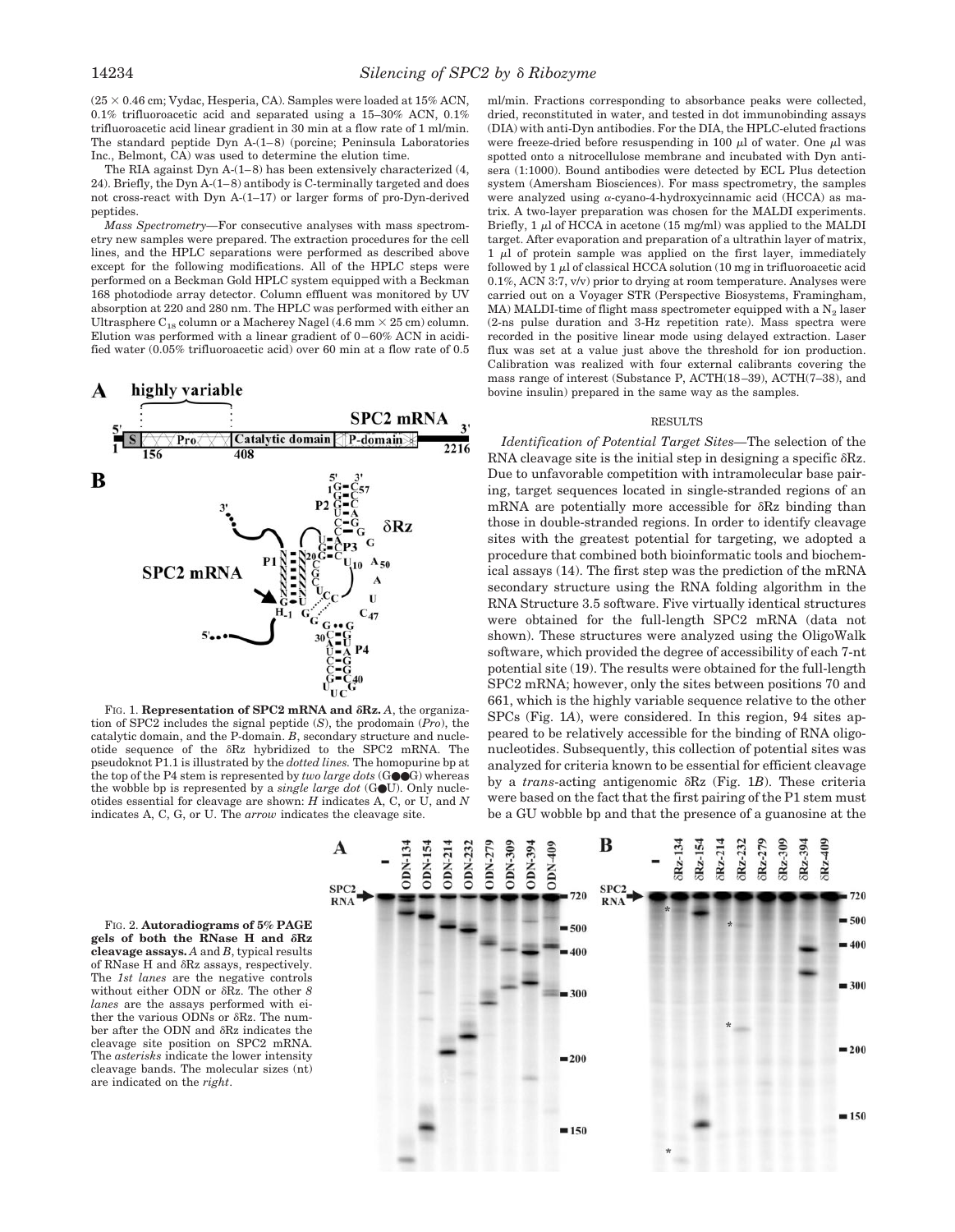cleavage site (position  $-1$ ) results in an uncleavable substrate (25). Finally, analysis of the sequences indicated that no other cleavages could occur within the SPC gene family. Therefore, the eight chosen sequences were specific to SPC2 mRNA.

In order to validate the bioinformatic predictions, biochemical assays were carried out *in vitro* on SPC2 partial mRNA corresponding to the targeted region (*i.e.* from residues 70 to 661). RNase H hydrolysis assays using 7-nt ODNs corresponding to the recognition domain of the  $\delta$ Rz were performed. RNase H specifically cleaves the RNA of an RNA-DNA duplex. Hence, the enzyme can be used to verify whether or not the binding of an ODN did indeed take place (14). Randomly labeled partial SPC2 mRNA was pre-incubated with unlabeled ODNs, digested by RNase H, and analyzed on a PAGE gel (Fig. 2*A*). Cleavage was observed with all ODNs, although at different levels. Moreover, nonspecific cleavage was also observed with some ODNs (e.g. ODN-394). Subsequently, the eight  $\delta$ Rz with appropriate recognition sequences were synthesized, and their ability to cleave the labeled SPC2 mRNA fragment was studied under single-turnover conditions ( $[Rz] > [S]$ ) and analyzed on PAGE gel (Fig.  $2B$ ). Four  $\delta$ Rz cleaved the target (*i.e.*  $\delta$ Rz-134, -154, -232 and -394; where the numbers indicate the position cleaved on SPC2 mRNA), although with varying efficiencies. Moreover, this experiment revealed the superior specificity of  $\delta$ Rz as compared with RNase H, because no minor products were observed. Among the  $\delta$ Rz cleaving SPC2 partial mRNA, only the most efficient were retained for the subsequent cultured cells studies  $(i.e.$   $\delta$ Rz-154 and -394).

*Expression of tRNAVal-*-*Rz Chimeric Constructions—*A vector including a modified tRNAVal promoter was used for the cell culture expression studies (15). Briefly, the  $tRNA<sup>Val</sup>$  cassette from pPUR-KE vector was subcloned in a pcDNA3.1/hygro vector producing ptRNA<sup>Val</sup>- $\delta$ Rz-SPC2-X (Fig. 3A). In order to avoid double transcript production in cells (*i.e.* by the CMV and tRNAVal promoters simultaneously), the CMV promoter in this plasmid was removed. The use of the tRNA<sup>Val</sup> promoter permitted the production of a large amount of the chimeric RNA by the host RNA pol III. In addition, it is well known that the  $\text{tRNA}^{\text{Val}}$  motif directs the expressed  $\delta$ Rz to the cytoplasm (15), where it will hybridize to the targeted mRNA (Fig. 3*B*). Thus, the  $\delta$ Rz-154 and -394 were placed under the control of the  $\text{tRNA}^{\text{Val}}$  promoter in the expression vectors ptRNA<sup>Val</sup>- $\delta$ Rz-SPC2–154 and -394 and in their catalytically inactive equivalents ptRNA<sup>Val</sup>- $\delta$ RzC47A-SPC2–154 and -394. The  $\delta$ RzC47A mutants are inactive versions in which the cytosine in position  $47$  was mutated for an adenosine (16). These  $\delta$ Rz exhibited the same binding but are completely deprived of cleavage activity; therefore, they are ideal controls for antisense effect. An expression vector lacking the  $\delta$ Rz-coding sequence (ptRNA<sup>Val</sup>- $KE$ ) was also used as a control.  $\beta TC-3$  cells were then transfected with these five expression vectors. This mouse pancreatic tumoral cell line was chosen for several reasons including the fact that it is well characterized for expression of SPCs (including SPC2), and it is easy to grow and transfect (4). Stable cell lines for each construction were established by the selection of clones resistant to hygromycin B. Both primer extension (Fig. 3*C*) and Northern blot analyses (data not shown) were used to evaluate the expression levels of the chimeric tRNA<sup>Val</sup>- $\delta$ Rz transcripts in 15 established cell lines for each construction. Expression levels in cell lines 154-2 and 394-1 were among the highest, whereas other cell lines (154-1 and 394-9) showed a weaker expression. The further analyses were performed on extracts from these five selected cell lines.

Initially, total RNA extracts were subjected to Northern blot analysis of SPC2 mRNA (Fig. 4*A*). The levels of SPC2 mRNA in cell line 154 were drastically reduced in comparison to the two



FIG. 3. **Expression of tRNAVal-Rz chimeric constructions.** *A*, vector used for cultured cells studies. We attenuated the CMV promoter of pcDNA3.1/hygro by the cleavage of MfeI before the promoter sequence. MfeI and EcoRI are two compatible sites that have been used for the cloning. The  $\delta$ Rz has been first cloned in the pPUR-KE vector. Then the tRNA<sup>Val</sup>- $\delta$ Rz cassette has been subcloned from pPUR-KE to pcDNA3.1/hygro without CMV promoter to obtain ptRNA<sup>Val</sup>- $\delta$ Rz-SPC2-X (where X indicates the position of the cleavage site). The hygromycin gene resistance allowed selection of positive clones upon<br>transfection. *B*, drawing of the chimeric tRNA<sup>Val</sup>-8Rz RNA produced from the ptRNA<sup>Val</sup>- $\delta$ Rz-SPC2 hybridized with the SPC2 mRNA substrate. The tRNA<sup>Val</sup> portion drives the  $\delta$ Rz to the cytoplasm, and the poly(U) ensures the transcription termination. *C*, analysis of the expression levels of the chimeric tRNA<sup>Val</sup>- $\delta$ Rz and U6 RNA. Primer extension of the chimeric constructions  $tRNA<sup>Val</sup>-\delta Rz$  ( $\delta Rz$  line) on total RNA of four cell lines established with either ptRNA<sup>Val</sup>- $\delta$ Rz-SPC2-154 (154-1 and 154-2) or -394 (394-1 and 394-9). Untransfected  $\beta$ TC-3 and cell line established with the vector  $pt\normalsize{RNA<sup>Val</sup>KE (BTC-3 and KE)}$ respectively) served as controls. Primer extension of the endogenous U6 RNA (U6 line) served as internal control.

control cell lines KE and 154C47A. However, the level of SPC2 mRNA in cell line 394 was virtually similar to the ones found in the KE and 394C47A cell lines. Because all chimeric transcripts were detected in the cell lines tested, these results suggest that the cleavage site at position 394 may not be as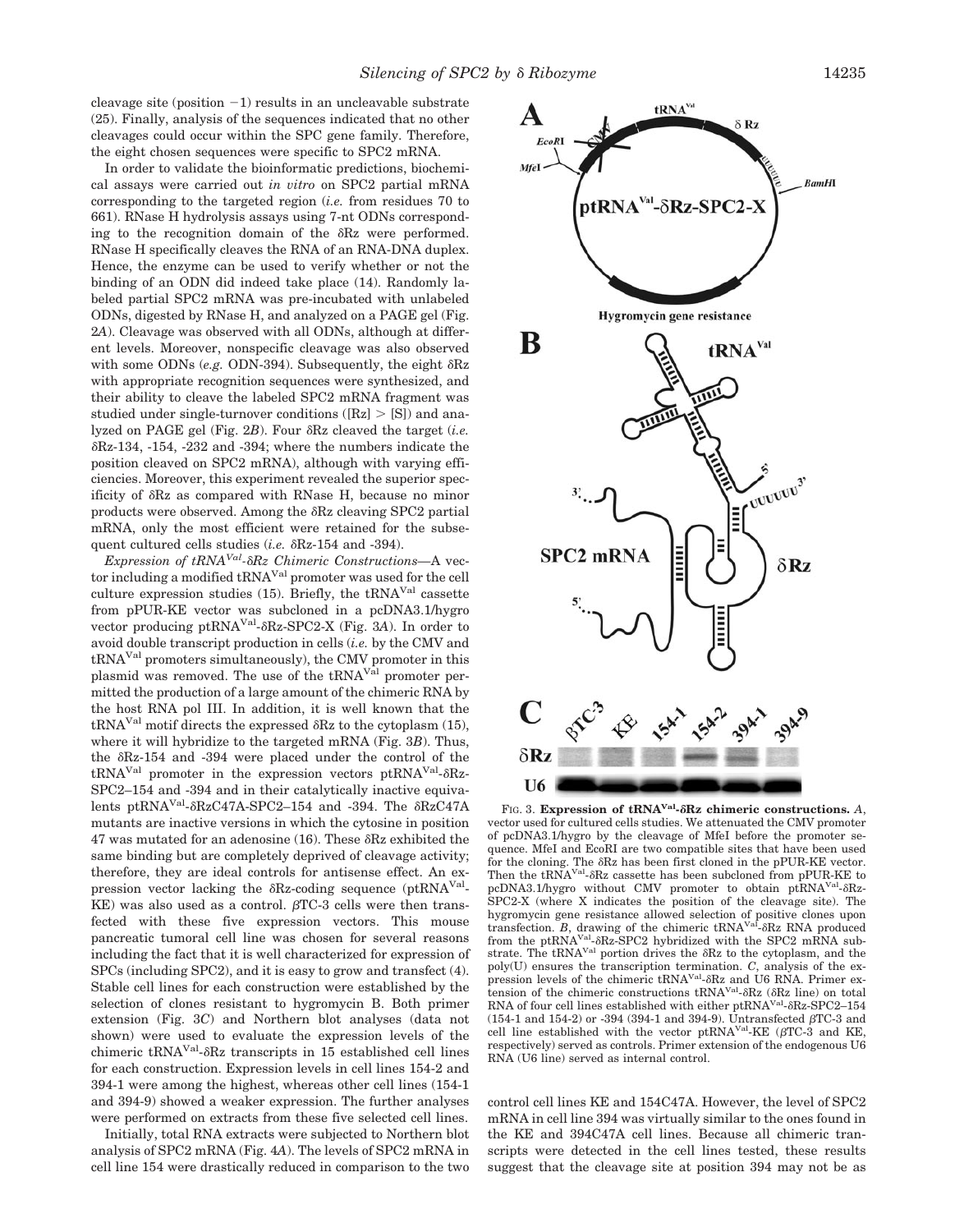

FIG. 4. **Autoradiograms of Northern blot hybridizations.** *A*, analysis of SPC2 mRNA is presented in the *upper panel*. The levels of SPC2 mRNA were analyzed in the five established cell lines. The *lower panel* illustrates the relative expression of SPC2 mRNA by densitometric analysis (using the KE cell line as a reference;  $n = 3$ ). Each band was normalized with the corresponding 18 S ribosomal RNA band. *B–E*, analysis of SPC1, SPC3, SPC7, and CPE mRNAs levels, respectively. The size markers are shown on the *right*.

accessible *in vivo* as it was in the *in vitro* assays on partial mRNA transcripts. The ratio obtained was transformed in relative SPC2 mRNA levels using the values from the KE cell line as a reference (*i.e.* 100%; Fig. 4*A*). This indicated that cell line 154 had no detectable SPC2 mRNA  $(\ll 1\%)$ , whereas the levels of SPC2 mRNA in the other cell lines were approximately of the same order. More generally, we observed that the concentration of  $\delta$ Rz-154 expressed in a cell and the level of SPC2 mRNA cleavage detected increased proportionately.

The specificity of cleavage of the  $\delta$ Rz was examined by monitoring the mRNA levels of the three other SPCs expressed in  $\beta$ TC-3 cells (*i.e.* SPC1, SPC3, and SPC7) and the CPE mRNA (Fig. 4, *B–E*). The CPE enzyme is implicated in the trimming of the basic residue(s) located C-terminally of the newly processed proteins within the regulated secretory pathway (26). Small variations were observed among all cell lines. However, these changes could not be linked to the catalytic activity of  $\delta$ Rz because they were not uniquely associated with cell lines 154 or 394; thus, they are probably due to transfection-induced stress. Despite these changes, these results confirmed that the cleavage activity observed on SPC2 mRNA was both strong and specific because the effect observed on SPC2 mRNA was not repeated on the other mRNAs tested. Moreover, electron microscopy confirmed that the endocrine phenotype was not altered in cells lacking SPC2 as secretory granules could be observed in both  $\beta$ TC-3 and 154 cell lines (Fig. 5, A and B, respectively).

*Effect of the*  $\delta Rz$  *at the Protein Level*—Western blot hybridizations were performed in order to verify whether or not  $\delta\text{Rz}$ action on the SPC2 mRNA was reflected at the protein level (Fig. 6). The  $\beta$ TC-3, KE, 154C47A, 394, and 394C47A cell lines showed comparable SPC2 protein levels. In these four cell lines, two major bands could be observed as follows: a 75- and 66-kDa band that corresponded to the catalytically inactive (pro-SPC2) and the mature active SPC2, respectively (27). Neither of the last two bands was detected in protein extracts from the cell line 154, even upon overexposure of the film (data not shown), confirming that the strong effect observed on the SPC2 mRNA levels resulted in a nearly complete silencing of SPC2 expression. The major bands (50–56 kDa) corresponding to CPE isoforms (26) are also shown in the *lower panel* of Fig. 6 and confirmed the specificity of the action despite variations in protein levels from one cell line to an other because the effect of the  $\delta$ Rz on the target is much stronger.

Pro-Dyn is the precursor of opioid peptides (28) with leucineenkephalin extended sequences such as Dyn A-(1–17), Dyn A- $(1-8)$ , Dyn B- $(1-13)$ , and  $\alpha$ -neo-endorphin ( $\alpha$ NE; Fig. 7*A*). The formation of Dyn  $A-(1-8)$  is specifically due to the cleavage of its precursor Dyn A-(1–17) by SPC2 (24). The production of the Dyn A-(1–8) is an exclusive character of the  $\beta$ TC-3 cells (4), and as a consequence, inhibition of the enzyme can be monitored by analysis of this peptide in crude protein extracts by RIA. Dyn A- $(1-8)$  was detected in untransfected  $\beta$ TC-3 cells as well as in cell line 394 (714  $\pm$  40 and 555  $\pm$  10 fmol/mg, respectively) but not in the cell line 154. This result indicates a serious reduction in the SPC2 protein levels. Moreover, Dyn A-(1–8) immunoreactivity (IR) was fractionated by RP-HPLC (Fig. 7). The  $\beta$ TC-3 and 394 cell lines showed a Dyn A-(1–8) IR peak that eluted with a retention time identical to the corresponding synthetic peptide (Fig. 7, *B* and *C*). No Dyn A-(1–8) IR was observed in cell line 154, even when 10 times more protein was loaded on the column than in the other cell lines analyzed  $(0.5 \text{ mg}$  for cell line 154 and 50  $\mu$ g for cell lines  $\beta$ TC-3 and 394; Fig. 7*D*). Because the sensitivity of this assay is very high (femtomoles), these results confirm the absence of any active SPC2 in cell line 154. This is in agreement with SPC2-null mice study  $(29)$ , confirming that the presence of Dyn A- $(1-8)$  is specifically due to SPC2 cleavage activity on its precursor Dyn  $A-(1-17)$ .

*Biochemical Assessment of SPC2 Inactivation by Mass Spectrometry—*Finally, pro-Dyn-derived peptides in both the 154 and control cell lines were examined. Cellular peptide extracts were pre-purified by Sep-Pak and HPLC separation on a  $C_{18}$ column. The resulting fractions were subjected to an analysis that included two steps, *i.e.* DIA tests with pro-Dyn antibodies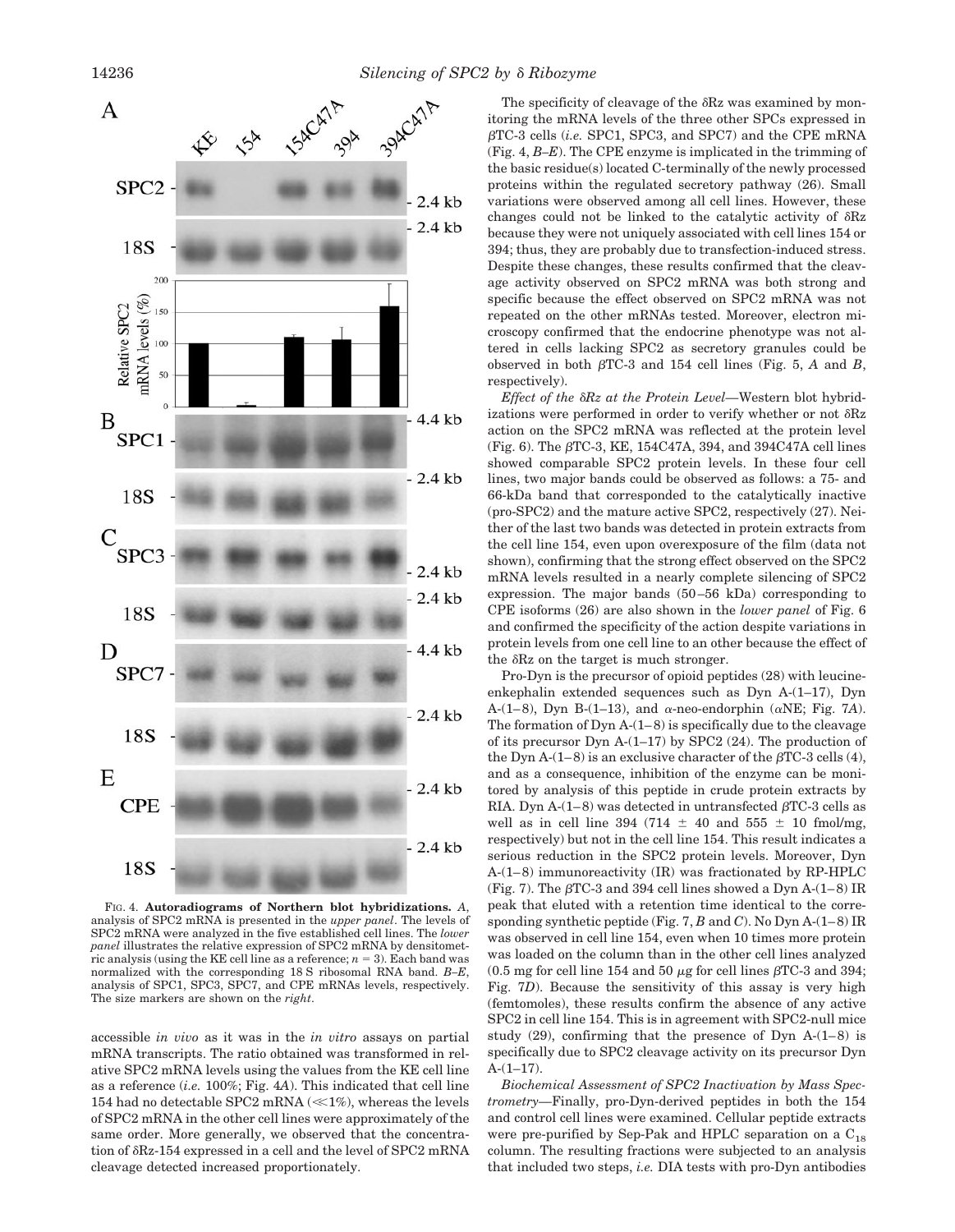

FIG. 5. Electron microscopy of  $\beta$ TC-3 and 154 cell lines (A and *B***, respectively).** Secretory granules are indicated by *arrows*  $(\times 25,000)$ .

and MALDI analysis of the positive fractions. Typical mass spectra of two fractions are illustrated in Fig. 8. In the control cell line, the ionic species at *m*/*z* 3982.1 and *m*/*z* 1227.5 correspond to the  $M^+H^+$  ion of Dyn AB and the  $\alpha NE$  peptides, respectively (Fig. 8, *A* and *B*). These peptides were expected because they are produced by the action of the SPC2. Conversely, these peaks were not detected in any fractions analyzed from the extract of the SPC2-inactivate cells (cell line 154; raw data not shown). Moreover, five pro-Dyn C-terminally derived peptides covering  $\alpha$ NE to the C-terminal peptide were detected in other fraction analyses from the control  $\beta$ TC-3 cells, whereas none of these processed forms could be detected in the 154 cell line (data not shown). Thus, these results confirmed the efficient action of the  $\delta$ Rz targeting the SPC2 mRNA. More important, it demonstrated that the 154 cells coupled to the proteomic approach constitute a unique tool for the study of the molecular mechanism of SPC2 and more specifically the identification of other natural substrate(s). This hypothesis received physical support from the analyses of other HPLC fractions allowing the detection of two peptides at *m*/*z* 4724.43 and *m*/*z* 1785.89 solely in the control cell line but not in the 154 cells (data not shown). These peptides corresponded to the fragments from positions 527–568 and 598–612 of the secretogranin II, indeed suggesting that this is a substrate of SPC2.

## **DISCUSSION**

We present the original and unambiguous demonstration that  $\delta$ Rz is an efficient gene silencing tool. No detectable levels of Dyn A-(1–8) in the 154 cell line were observed, whereas pro-Dyn mRNA expression was maintained. We believe that Dyn A-(1–8) production was completely halted in that cell line, as the RIA is highly sensitive, and we loaded 10 times more protein than in the control in the HPLC experiment, confirming the absence of the highly expressed SPC2 (4). Moreover, we accumulated data suggesting that the  $\delta$ Rz action was durable, because the gene silencing effect could be observed even after more than 15 passages without any phenotypical changes. Furthermore, electron microscopy confirmed that secretory granules, related to the endocrine phenotype, were not disturbed (Fig. 5). Overall, these data confirmed the effectiveness and the maintained effect of the  $\delta$ Rz approach for gene silencing in cultured cells.

We used an expression vector based on the tRNA<sup>Val</sup> as promoter for the RNA pol III to establish  $\beta$ TC-3 stable cell lines, because it allows efficient transcription as well as proper localization of the  $\delta$ Rz in the cytoplasm  $(15)$ . Thus, this promoter was very attractive for our study because it ensured that the  $\delta$ Rz is co-localized with its target. As a screening method, we used a primer extension approach in order to select cell lines that expressed the tRNA<sup>Val</sup>- $\delta$ Rz transcript, because levels varied among clones (Fig. 3*C*). This selection was essential because the expression level of the targeted mRNA was conversely proportional to the level of  $tRNA<sup>Val</sup>$ - $\delta$ Rz. Thus, of the 15 estab-



FIG. 6. **Western blot hybridizations.** *Upper panel*, proteins corresponding to the pro- and mature SPC2 enzymes (75 and 68 kDa, respectively) are shown. *Lower panel*, major bands (50–56 kDa) corresponding to CPE are represented. Lanes are as follows:  $\beta TC3$  cells, untransfected control cell line; *KE*, transfected with vector without the ribozyme minigene; *154*, transfected with SPC2-ribozyme; *154C47A*, transfected with SPC2-ribozyme with a point mutation; *394*, transfected with SPC2-ribozyme (inaccessible cleavage site); *394C47A*, transfected with same ribozyme as 394 with a point mutation.

lished cell lines, 5 exhibited a high level of ribozyme expression. Additionally, it was observed that the mRNA expression levels in transfected  $\beta$ TC-3 extracts varied. This suggests that the RNA pol III promoter influenced (positively or negatively) expression levels of either targeted or not mRNAs (Fig. 4), because it plays significant roles in the transcription of essential and small RNAs (*e.g.* tRNA and small nuclear RNA). Thus, the transfection may have altered normal cell functioning. However, variations in the abundance of the non-targeted SPC mRNAs may also be the result of compensatory actions of other SPCs. Further experiments are underway to explain these observations and to design alternative expression vectors based on other promoters.

Despite these variations, it is evident that the addition of a catalytically active  $\delta$ Rz resulted in a significant block in the expression of the target. Some potential limits, such as the possible cleavages on other mRNAs, still need to be examined. These cleavages can occur because the  $\delta$ Rz discriminates its target from other mRNAs with its 7-nt-long P1 stem. However, -Rz does not derive its specificity solely from the length of the P1 stem (13). The sequence upstream of the cleavage site (*i.e.* positions  $-4$  to  $-1$ ) was also shown to contribute significantly to the cleavage ability of a substrate (25). This increases the substrate specificity to 11 consecutive nucleotides. Moreover, the probability of finding other mRNAs with  $\delta$ Rz-accessible complementary sequences is very low. This is well illustrated with the  $\delta$ Rz-394 that cleaved *in vitro* the partial SPC2 mRNA but not the full-length *in vivo*. According to the primer extension assays and Northern blot hybridizations performed for these two ribozymes, neither their level of expression nor their stability accounted for their variable cleavage activity. The ribozymes harboring the mutation C47A (*i.e.* a single point mutation) exhibited no effect at all; as a consequence, reduced levels of SPC2 mRNA must be the result of an action of the ribozyme. Furthermore, both ribozymes will be retrieved in the cytoplasm because they are both into a chimeric RNA molecule with the tRNA<sup>Val</sup> that is responsible for their cellular localization (15). Therefore, the only possibility for a difference between the  $\delta$ Rz-154 and -394 is the accessibility of the targeting site (because Fig. 3*C* showed its expression). This is most likely due to a secondary structure of the mRNA at or near the cleavage site that was not present in the partial mRNA used for *in vitro* tests. However, this does not excluded the possibility that *in vivo* proteins bind the mRNA differentially at the two sites. New design strategies are actually developed to ensure a better accessibility of the targeted site *in vivo*. Thus, considering the natural adaptability of  $\delta$ Rz to the human cell, which was recently shown by its outstanding stability in mammalian cells (30), this ribozyme appears to be an interesting molecular tool.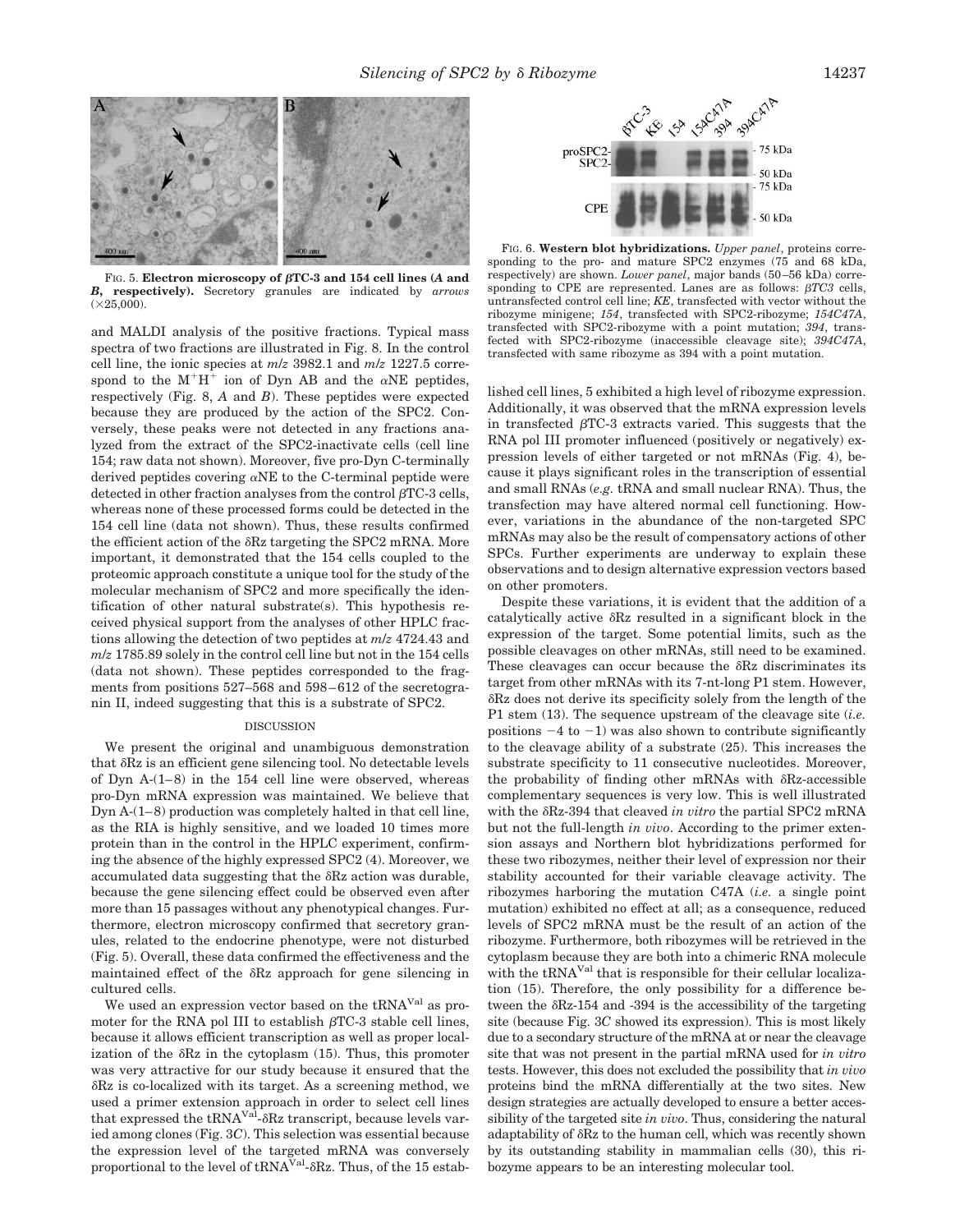

FIG. 7. **RP-HPLC analysis of cellular extracts for their Dyn A-(1–8) IR content.** *A*, schematic representation of pro-Dyn processing by SPC2, SPC3, and CPE producing either  $\alpha$ -neo-endorphin, Dyn A-(1-17), Dyn B-(1-13), C-peptide, Dyn A-(1-9), or Dyn A-(1-8). In the *inset*, basic amino acids found at the cleavage sites of Dyn A-(1–17) as shown. Total protein extracts from untransfected  $\beta$ TC-3, 394, and 154 cell lines were submitted to RP-HPLC ( $B$ –D, respectively). 50  $\mu$ g of total proteins was injected for  $\beta$ TC-3 and 394-1 and 0.5 mg for cell line 154. The values are expressed on the *ordinate* as femtomoles per RIA tube. The gradient used for the RP-HPLC analysis is indicated (*dashed lines*) as percentage of ACN (*ordinate axis* on the *right*). The *arrows* indicate the elution position of a standard peptide (14 min, 22% ACN).

FIG. 8. **Typical MALDI-time of flight mass spectra.** These spectra were recorded in the positive linear delayed extraction mode of HPLC collected fractions eluted at 35 and 31% (*A* and *B*, respectively) of control cell line. Peaks absent for the 154 cell line fraction analysis are illustrated in *red.*



Mass spectrometry allowed both the detection and identification of the dynorphin fragments in control cells, whereas it is absent in the inactivated 154 cells. The preliminary analysis of HPLC fractions confirmed that the secretogranin II was a natural substrate of SPC2, as proposed previously in a study using a stable cell line expressing exogenous SPC2 (31). Thus, our approach leads to the identification of a natural substrate specific for SPC2, because other convertases (including the endocrine-related SPC3) were still present. These results led us to confirm the notion that the SPC2 is specialized in the processing of the small peptides. This study also exposes the high potential of this endocrine cellular model for the discovery of new SPC2 natural substrates by mass spectrometry analysis. Moreover, the 154 cells could be used to understand the implication of SPC2 in cellular biology studies (*e.g.* protein trafficking, stress response) or in processing studies of potential exogenous substrates. More generally, this work may constitute a breakthrough for the field because it offers a novel, specific, and lasting approach amenable for any protease of pharmacological interest.

*Acknowledgments—*We thank Xue Wen Yuan and Carine Losito for their technical assistance. The RNA group is supported by grants from the Canadian Institutes of Health Research. We also thank the Genopole of Lille and the Proteomic platform of the University of Lille I.

## REFERENCES

- 1. Bergeron, F., Leduc, R. & Day, R. (2000) *J. Mol. Endocrinol.* **24,** 1–22
- 2. Chan, S. J., Oliva, A. A., Jr., LaMendola, J., Grens, A., Bode, H. & Steiner, D. F. (1992) *Proc. Natl. Acad. Sci. U. S. A.* **89,** 6678–6682
- 3. Day, R., Schafer, M. K., Watson, S. J., Chretien, M. & Seidah, N. G. (1992) *Mol. Endocrinol.* **6,** 485–497
- 4. Vieau, D., Seidah, N. G. & Day, R. (1995) *Endocrinology* **136,** 1187–1196